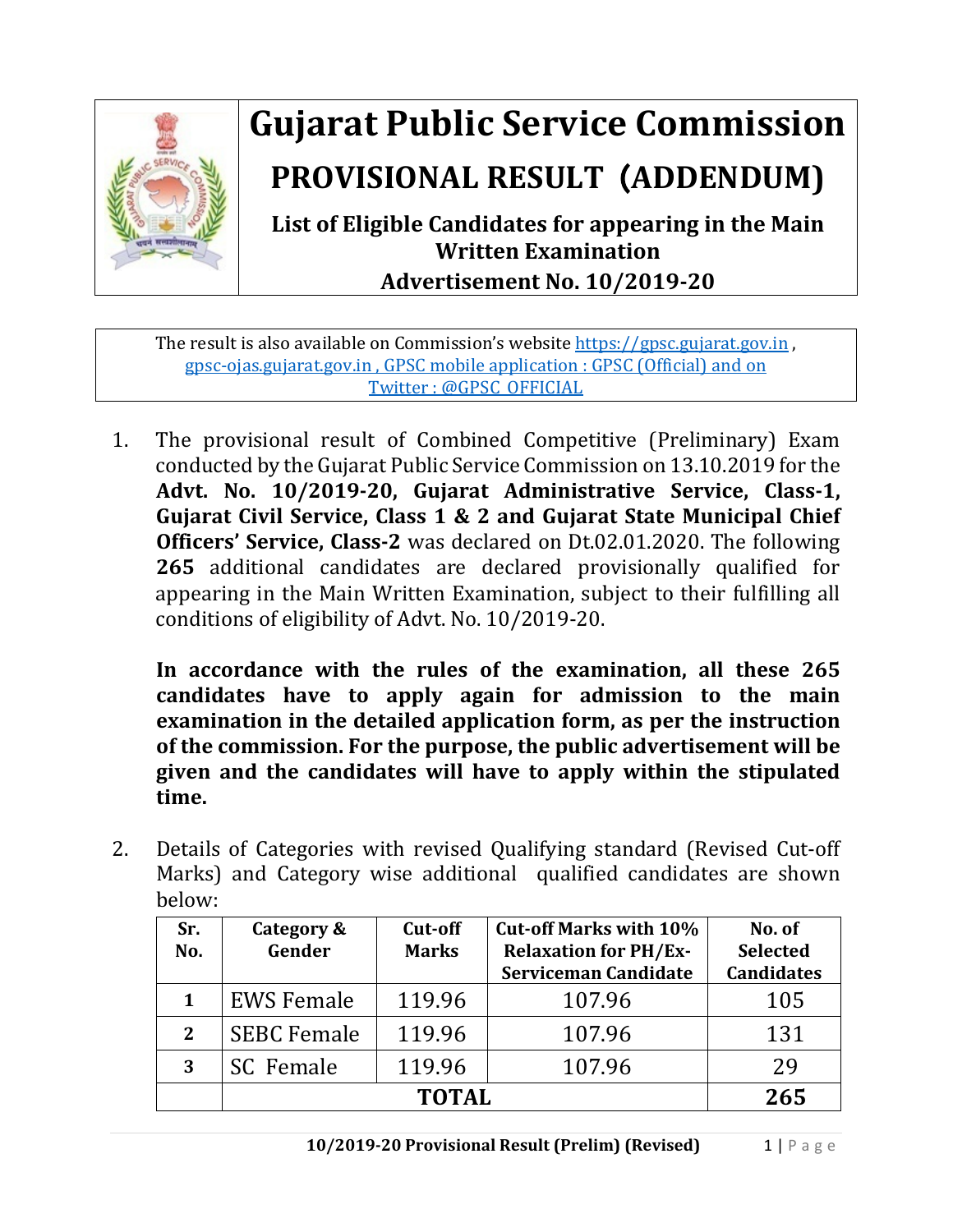## **Note:-**

(1) In above all cases, Cut-off marks of Reserved (Female) categories are higher than that of General (Female) category candidates. Hence, cut-off marks of Reserved (Female) categories lowered down and levelled at the Cut-off marks of General (Female) category.

Accordingly, in this result, Cut-off marks of General (Female) Category is 119.96 marks whereas Cut-off marks of EWS (Female), S.E.B.C. (Female) & S.C. (Female) Category is 148.49, 145.62 & 143.28 respectively. Therefore, Cut-off marks of EWS (Female), S.E.B.C. (Female) & S.C. (Female) Category is lowered down & levelled to 119.96 marks which is equivalent to the Cut-off marks of General (Female) category.

| 101000020 | 101000230 | 101000326 | 101001214 | 101001854 |
|-----------|-----------|-----------|-----------|-----------|
| 101002014 | 101002496 | 101002886 | 101003246 | 101003822 |
| 101004735 | 101006721 | 101008167 | 101008881 | 101008891 |
| 101009128 | 101009396 | 101009484 | 101009558 | 101009698 |
| 101010069 | 101010588 | 101011120 | 101011397 | 101011675 |
| 101013258 | 101013397 | 101013545 | 101014112 | 101014558 |
| 101014978 | 101015173 | 101017326 | 101017358 | 101018833 |
| 101019961 | 101020351 | 101020733 | 101020829 | 101021106 |
| 101021268 | 101021668 | 101021941 | 101021945 | 101022188 |
| 101022910 | 101023630 | 101023936 | 101024059 | 101025634 |
| 101026110 | 101026452 | 101027043 | 101027060 | 101028603 |
| 101028668 | 101029239 | 101030043 | 102031225 | 102031667 |
| 103033535 | 103033656 | 103034411 | 103034716 | 103035164 |
| 104038457 | 106041572 | 106042240 | 106043612 | 106043896 |
| 106045537 | 106045700 | 106046229 | 106047009 | 106047550 |
| 106048166 | 106048450 | 106048512 | 107051046 | 107052553 |

**3. Roll Number of additional candidates, provisionally qualified for appearing in the Main Written Examination are as under:-**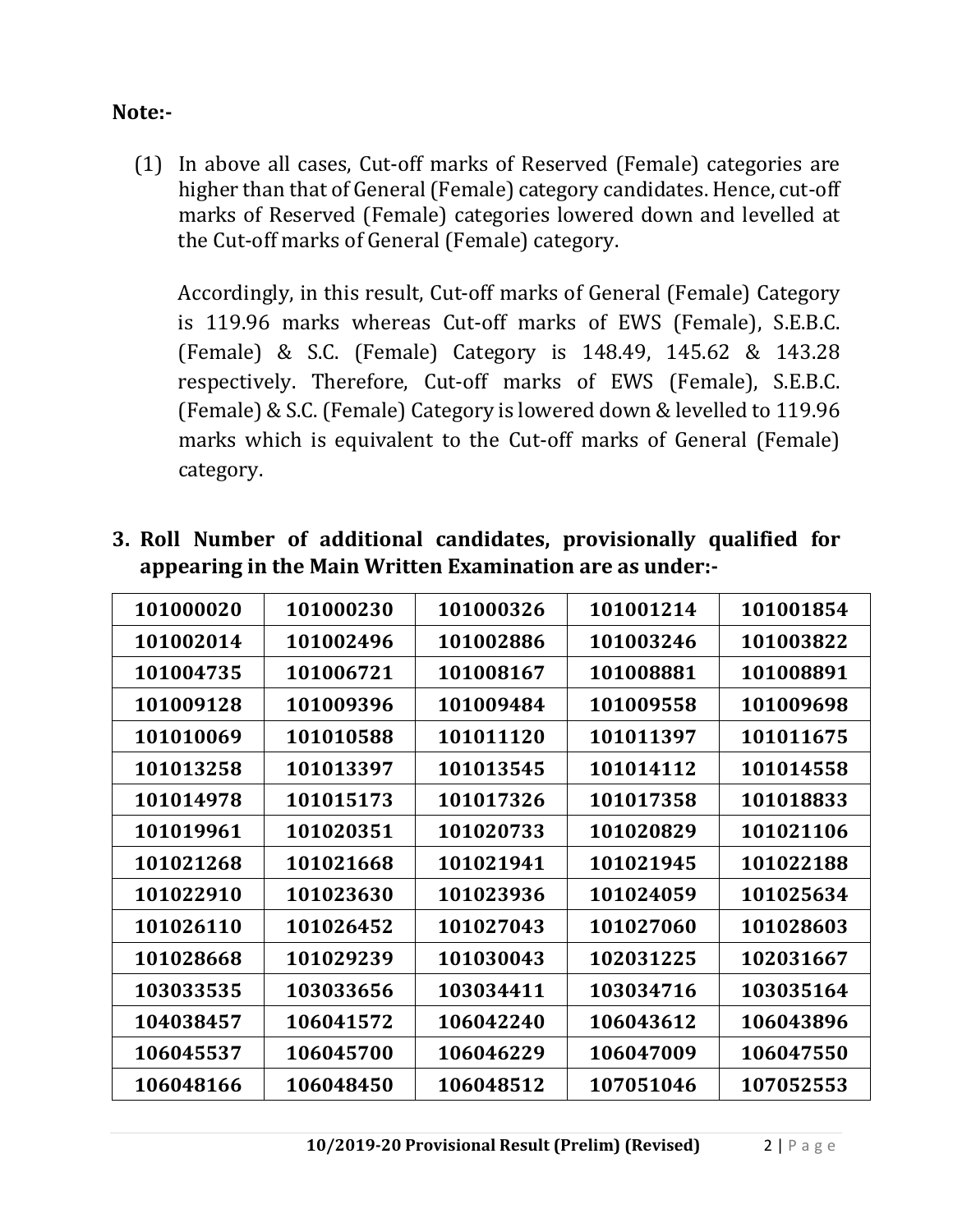| 107052922 | 107053587 | 107054187 | 107054599 | 107057071 |
|-----------|-----------|-----------|-----------|-----------|
| 107057353 | 107057707 | 107059103 | 107059350 | 108061068 |
| 113068592 | 113069409 | 113069500 | 113069762 | 113070118 |
| 113070502 | 113071622 | 113071666 | 113071942 | 113072109 |
| 113072185 | 113073169 | 113073214 | 113073480 | 113073573 |
| 113073655 | 113074496 | 113074962 | 113075825 | 113075890 |
| 113076101 | 113076541 | 113076564 | 113076902 | 113076981 |
| 113077079 | 113077159 | 113077258 | 113077712 | 113078156 |
| 113078264 | 113078394 | 113079404 | 113079471 | 113079679 |
| 113080134 | 113080143 | 113080194 | 113080254 | 113080433 |
| 113080712 | 113080875 | 113081580 | 113081743 | 113082702 |
| 113083030 | 113083197 | 114084622 | 114084731 | 114084827 |
| 114085062 | 114086186 | 114086244 | 115086933 | 115087124 |
| 115087209 | 115088391 | 115088461 | 115088649 | 115089441 |
| 115089821 | 115090259 | 115090792 | 115090799 | 115091006 |
| 115091342 | 115091461 | 115091811 | 115092494 | 115092955 |
| 115093456 | 116094355 | 116094875 | 116095655 | 116096278 |
| 116096435 | 116096487 | 116096574 | 116096652 | 116096752 |
| 116097000 | 118100442 | 118100557 | 118102874 | 118103245 |
| 118103436 | 118104897 | 118105154 | 118106015 | 118107385 |
| 119109028 | 119110676 | 120111056 | 120111569 | 120111596 |
| 120111762 | 120111917 | 120112224 | 120112569 | 122114984 |
| 123117292 | 123118569 | 123118666 | 124119812 | 124119889 |
| 124119943 | 124120887 | 124124096 | 125124584 | 126126248 |
| 126126475 | 126126898 | 126126970 | 126127323 | 126127541 |
| 126127587 | 126127658 | 126128046 | 126128113 | 126128880 |
| 126129048 | 126129490 | 126129573 | 126130006 | 126130446 |
| 126130712 | 126130958 | 126131075 | 126131561 | 126131905 |
| 126132654 | 126132994 | 126133161 | 126133396 | 126133470 |
| 126133571 | 126133652 | 126133853 | 126133863 | 126134031 |
| 126134265 | 126134463 | 126134926 | 127137093 | 127137122 |
| 127138075 | 127139021 | 127139103 | 127140698 | 128141140 |
|           |           |           |           |           |